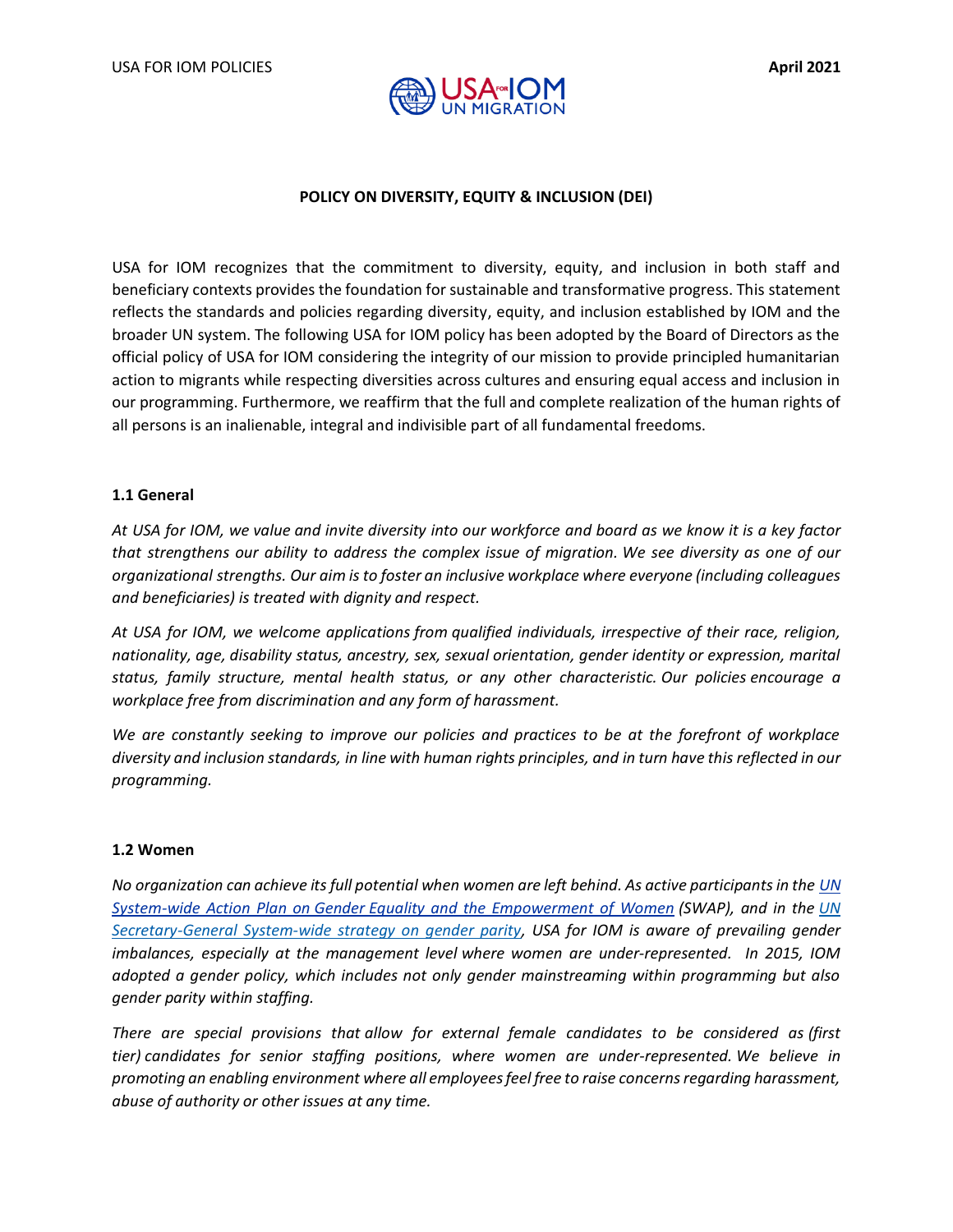

### **1.3 LGTBI Staff & Beneficiaries**

*We welcome individuals who are gay, lesbian, bisexual, transgender and intersex at USA for IOM. The organization recognizes eligible same-sex partners for the purposes of entitlements and benefits (for example for travel, relocation, health insurance and others). USA for IOM follows the IOM Standards of Conduct and expressly forbids any type of discrimination in the workplace, including for LGBTI colleagues and beneficiaries.* 

*Every year IOM and USA for IOM hold events around the world on the International Day Against Homophobia and Transphobia (May 17), and a public statement from the Director General is released. The previous statement can be found [here.](https://www.iom.int/news/un-migration-agency-marks-international-day-against-homophobia-and-transphobia-idahot) To date, more than 3,000 IOM / USA for IOM staff have participated in trainings on LGBTI issues, and how to work with LGBTI individuals (beneficiaries and colleagues) and efforts continue. We also maintain productive dialogue with UN-GLOBE, the UN System LGBT staff group.*

# **1.4 Physical Disabilities**

*IOM / USA for IOM has endorsed the [Charter](http://humanitariandisabilitycharter.org/) on Inclusion of persons with disabilities in humanitarian settings, and is an active member of the IASC [Task Team](https://interagencystandingcommittee.org/iasc-task-team-inclusion-persons-disabilities-humanitarian-action) on Inclusion of Persons with Disabilities in Humanitarian Action. The Organization also put forward several commitments during the Global Disability Summit, London 2018. IOM's / USA for IOM's commitments are publicly available [here.](https://www.gov.uk/government/publications/multilaterals-global-disability-summit-commitments)*

*Ongoing efforts are being made in the IOM / USA for IOM workplace to be more disability-friendly and we are working with other UN entities to share best practices and adopt inclusive policies. In addition, USA for IOM and IOM offer staff Disability Inclusion Training on an annual basis.*

# **1.5 Nationality & Ethnicity**

*USA for IOM support the work of IOM globally and commends IOM's nationality and ethnicity diversity, with more than 131 nationalities represented among its staff and aiming at representation from all of our 172 member states.* 

*Applicants who are nationals of a Non-Represented Member State and meet the qualifications for a vacancy are considered (first-tier) candidates for selection purposes. A list of the current Non-Represented Member States can be found in every vacancy announcement. We encourage members of indigenous communities to join our workforce as we believe their contribution is especially valuable to the migration and development agenda.* 

### **1.6 Anti-Racism Initiatives**

*In response to the 2020 killing of George Floyd in the United States, and the worldwide protests and calls for racial equity and justice that followed, IOM has taken important steps in ensuring that it is an actively*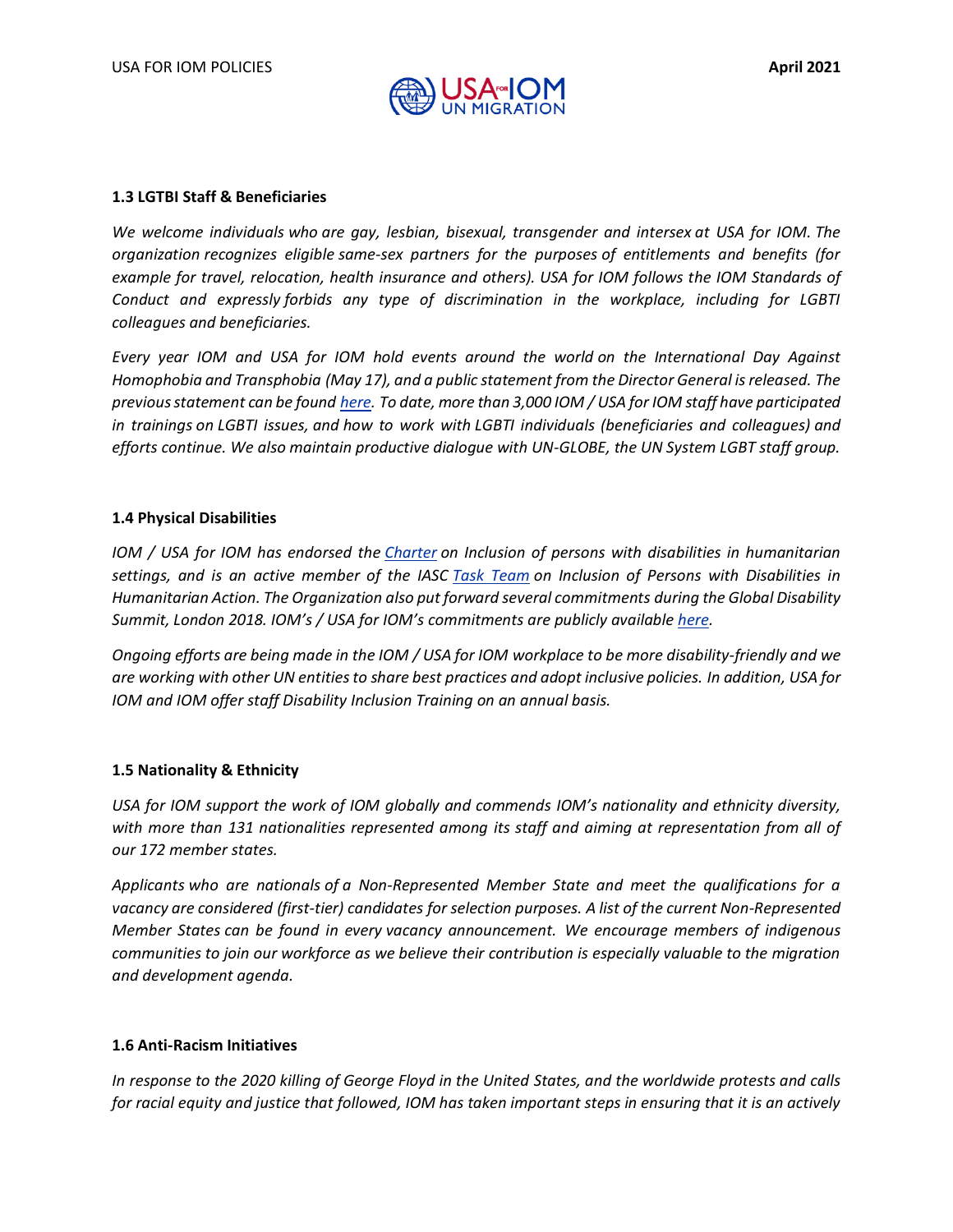

*anti-racist organization. Initiatives such as Anti-Racism Working Groups that have been established by staff in both the US and UK have been met with support from senior leadership, including the Director General of IOM. These working groups have organized anti-racism trainings, spaces for reflection and conversation about difficult topics, and increased efforts towards outreach, recruitment, and maintained relationships with historically black colleges and universities in the United States. USA for IOM is encouraged by IOM's engagement on this important topic and looks forward to further and strengthened initiatives from IOM leadership.* 

### **1.7 Other Issues**

*IOM / USA for IOM does not discriminate based on HIV status. Staff members and candidates who are living with HIV are advised to become members of [UN Plus,](https://unplus.unaids.org/) the UN System HIV positive staff group.* 

*Similarly, we support [UN Cares,](https://unplus.unaids.org/) the UN System-wide workplace program on HIV and its award-winning initiative: UN for All, bringing training on unconscious biases, human rights, respectful language and diversity for UN staff worldwide, including IOM / USA for IOM workers.*

*We have a comprehensive mental health strategy which focuses on prevention (through education, for example) and care. Staff counsellors are available to assist staff dealing with stress of mental health issues by either offering direct help or coordinating access to professional support.*

### *1.8 Accountability & Tracking of Progress*

*IOM and USA for IOM frequently offers LGTBI, Disability, and other diversity, equity and inclusion related trainings and workshops for both staff wellness purposes and for ensuring that USA for IOM / IOM programming takes into consideration beneficiaries' unique situations and social situations.* 

*USA for IOM via IOM has mechanisms in place to report misconduct through the Office of the Inspector General (OIG), and procedures in place to follow up and provide support for those affected. Through the web platform "[We Are All In](https://weareallin.iom.int/)" employees and beneficiaries can report misconduct in the following categories: Sexual Exploitation and Abuse, Fraud & Corruption, Harassment, Retaliation, Misuse of Resources, Other misconduct.* 

*Building on IOM's decades-long commitment to gender equality, IOM's Gen[der Equality Policy 2015-2019](https://dmsportal/sites/GOV/CouncilDocuments/106%202015/C-106-INF-8-Rev.1%20-%20IOM%20Gender%20Equality%20Policy%202015-2019.pdf#search=IOM%20Diversity%20Policy) specifies accountabilities as follows, with more details outlined in Sections II.C and II.D and the accompanying implementation plan: (a) IOM commits itself to being accountable for, and to tracking results on, gender equality in the key drivers listed in paragraph 10. (b) IOM commits itself to advocating at national, regional and international levels for gender equality and the empowerment of all migrants and their families. (c) The policy is binding on all IOM staff and applies to all IOM activities. The policy applies equally to Headquarters, Regional and Country Offices, the Administrative Centers and Special Liaison Offices*